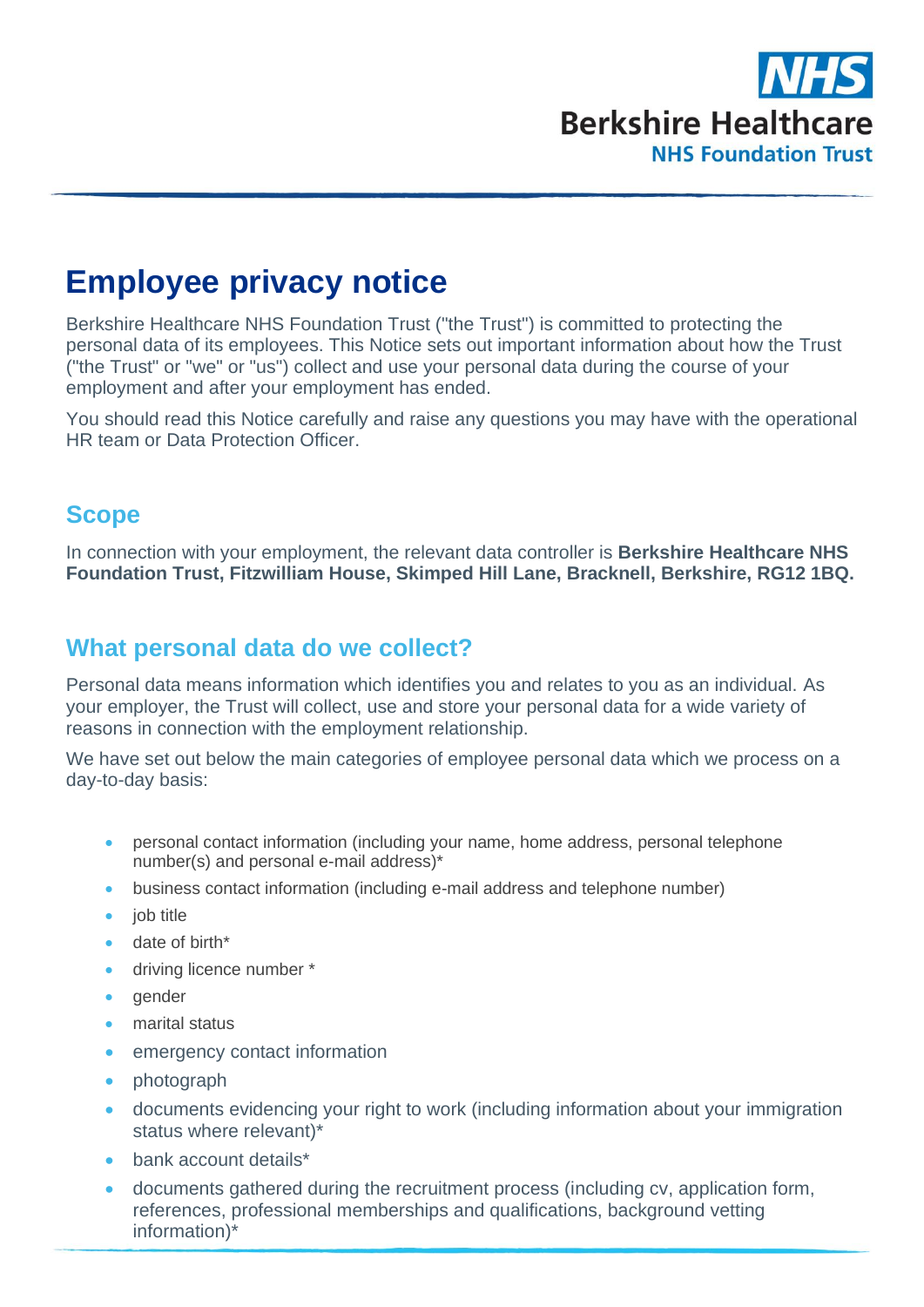- documents maintained and updated during your employment relating to professional memberships and qualifications and statutory and mandatory training (including but not limited to professional revalidation)\*
- general employment records including details of training, disciplinary and grievance matters, benefits, holiday and other absences, along with a copy of your employment contract, performance records (including appraisals) and compensation history\*
- data evidencing your COVID-19 vaccination status<sup>\*</sup> (unless your role has been identified by the Trust as not being in scope of the requirement to provide evidence of COVID-19 vaccination status)
- information gathered through the Trust's monitoring of its IT systems, building access records and CCTV recording\*
- personal data which you otherwise voluntarily provide, for example when using your Trust e-mail account

The personal data provided by you and identified at \* above is mandatory in order for us to administer the employment relationship and/or comply with statutory requirements relating to immigration, taxation and the protection of the health of vulnerable people and individual workers. Failure to provide mandatory personal data may affect our ability to accomplish the purposes stated in this Notice and potentially affect your ongoing employment.

The list set out above is not exhaustive, and there may be other personal data which the Trust collects, stores and uses in the context of the employment relationship. We will update this Notice from time to time to reflect any notable changes in the categories of personal data which it processes.

The majority of the personal data which we process will be collected directly from you. In limited circumstances your personal data may be provided by third parties, such as former employers, official bodies (such as regulators or criminal record bureaus) and medical professionals.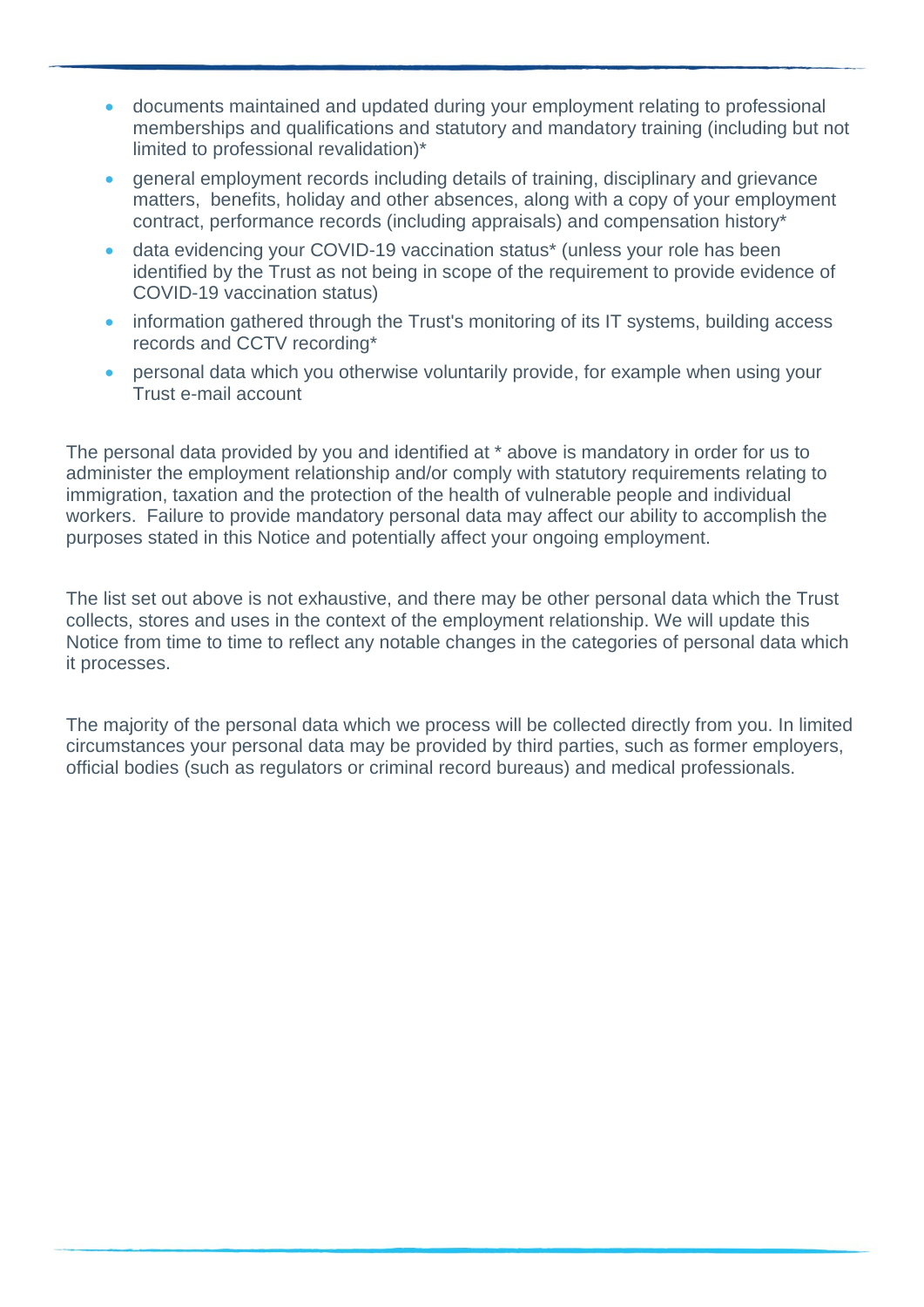### **How do we use your personal data?**

The Trust uses your personal data for a variety of purposes in order to perform its obligations under your employment contract, to comply with legal obligations or otherwise in pursuit of its legitimate organisational interests. We have set out below the main purposes for which employee personal data is processed:

- the payment of wages and the administration of benefits under the employment contract
- the day to day management of tasks and responsibilities
- to manage and assess performance, including the conduct of annual appraisals
- to consider eligibility for promotion or for alternative roles within the Trust
- to comply with legal requirements, such as reporting to the local tax authority or professional regulators
- to address disciplinary and grievance issues with individual employees
- to protect the Trust's confidential and proprietary information, and intellectual property
- to monitor the proper use of the Trust's IT systems
- to prevent fraud against the Trust and its clients
- to safeguard the interests of the Trust's patients
- to comply with any statutory or regulatory obligations, including but not limited to information provided to the CQC, NHS Improvement and regulators of clinical professionals such as the Nursing and Midwifery Council and General Medical Council
- if an organisational transfer or change of ownership occurs

Again, this list is not exhaustive and the Trust may undertake additional processing of personal data in line with the purposes set out above. The Trust will update this Notice from time to time to reflect any notable changes in the purposes for which its processes your personal data.

### **What special categories of personal data do we process?**

Certain categories of data are considered "special categories of personal data" and are subject to additional safeguards. The Trust limits the special categories of personal data which it processes as follows:

#### **Health Information**

The Trust may process information about an employee's physical or mental health in compliance with its obligations in connection with employment, in particular (i) to administer sick pay entitlements; (ii) to facilitate the assessment and provision of NHS Injury Allowance; (iii) to comply with obligations owed to disabled employees; (iv) to comply with patient care, health regulatory and health and safety obligations; and (v) to maintain a sickness absence record; (vi) to obtain Occupational Health advice and support from the Trust's external Occupational Health Service Provider; (vii) to comply with the requirements to review and retain proof of your COVID-19 vaccine status as detailed in Government guidance and pursuant to the Health and Social Care Act 2008 (Regulated Activities) Regulations 2014 as amended by the Health and Social Care Act 2008 (Regulated Activities) (Amendment) (Coronavirus) (No 2) Regulations 2022, or any subsequent legislation) and in order to protect the health of vulnerable people and individual workers.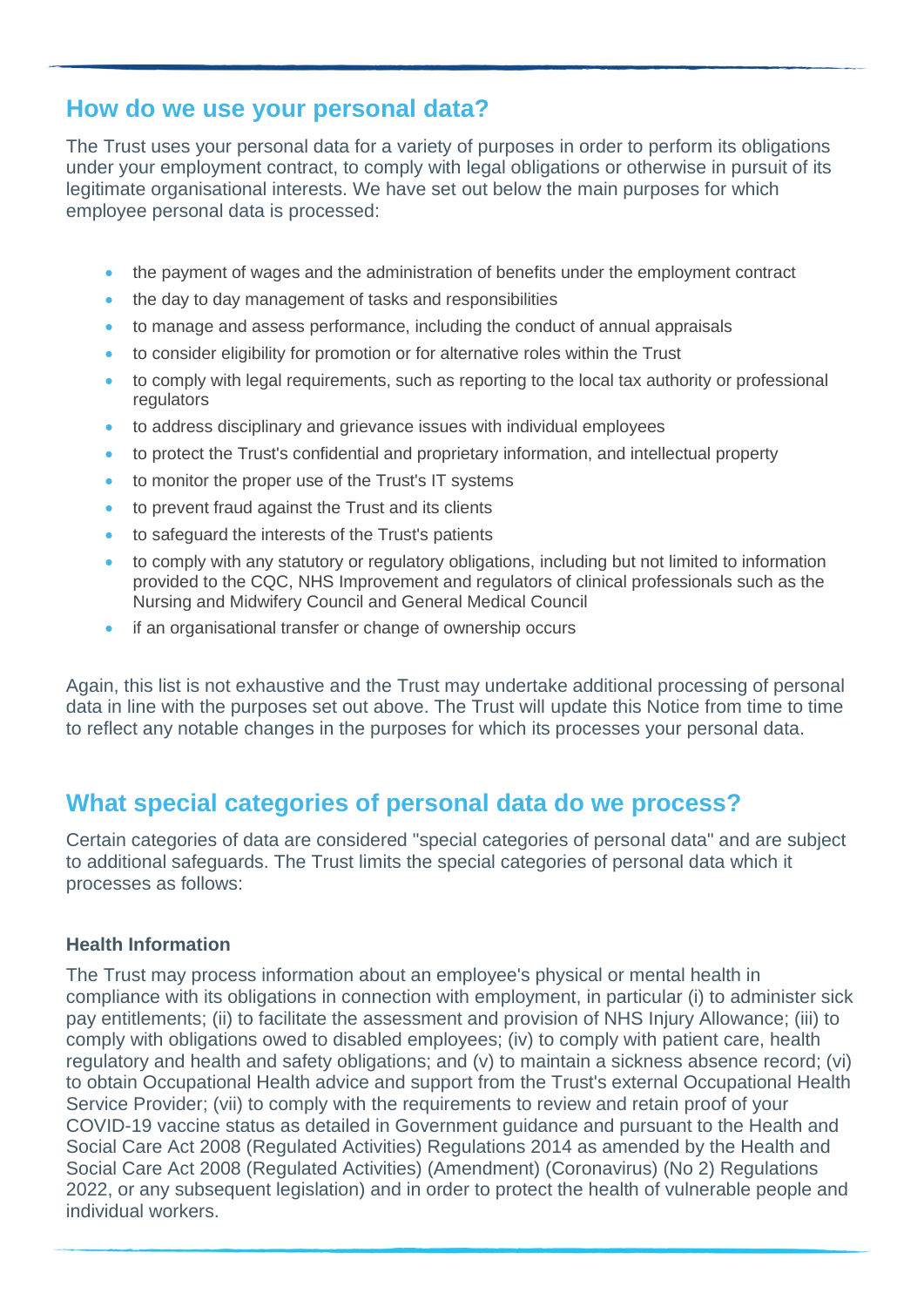In respect of data evidencing your COVID-19 vaccination status, a small number of designated staff in the HR and Immunisations Team will access the Cinnamon Immunisation System (if your COVID-19 vaccinations were administered by the Trust) and/or National Immunisation Management Service (NIMS) and/or National Immunisation Vaccine Service (NIVS) databases and view your COVID-19 vaccination record. The requirement to evidence COVID-19 vaccination status covers both clinical and non-clinical workers who are not directly involved in patient care but who nevertheless may have direct, face-to-face contact with patients, such as receptionists, ward clerks, porters and cleaners. Your vaccination status will also be shared with staff involved in your management, including your direct line manager, as and when required for staff and risk management.

We will always treat information about health as confidential and it will only be shared internally where there is a specific and legitimate purpose to do so. We have implemented appropriate physical, technical, and organisational security measures designed to secure your personal data against accidental loss and unauthorised access, use, alteration, or disclosure.

Health information will typically be retained during the course of an individual's employment. Following the termination of an individual's employment, we will typically retain health information for 7 years, in line with our normal retention arrangements, subject to any exceptional circumstances and/or to comply with particular laws or regulations.

#### **Disclosure and Barring checks/information (DBS)**

Given the nature of our organisation, DBS requirements apply to all employees working in the **Trust** 

We are required to carry out DBS checks for all clinical roles, other requlated roles and for any roles that involve contact with patients in the course of their normal duties. In all cases, we carry out the checks in line with the applicable law.

For clinical and other regulated roles, the DBS checks will be repeated periodically during the course of employment in line with Trust processes.

We will always treat DBS information as confidential and it will only be shared internally where there is a specific and legitimate purpose to do so. We have implemented appropriate physical, technical, and organisational security measures designed to secure your personal data against accidental loss and unauthorized access, use, alteration, or disclosure.

DBS information will be deleted once the applicable checks have been completed subject to any exceptional circumstances and/or to comply with particular laws or regulations. DBS information will typically be retained for a maximum of 6 months, although the outcome of any check will remain on the employee's record.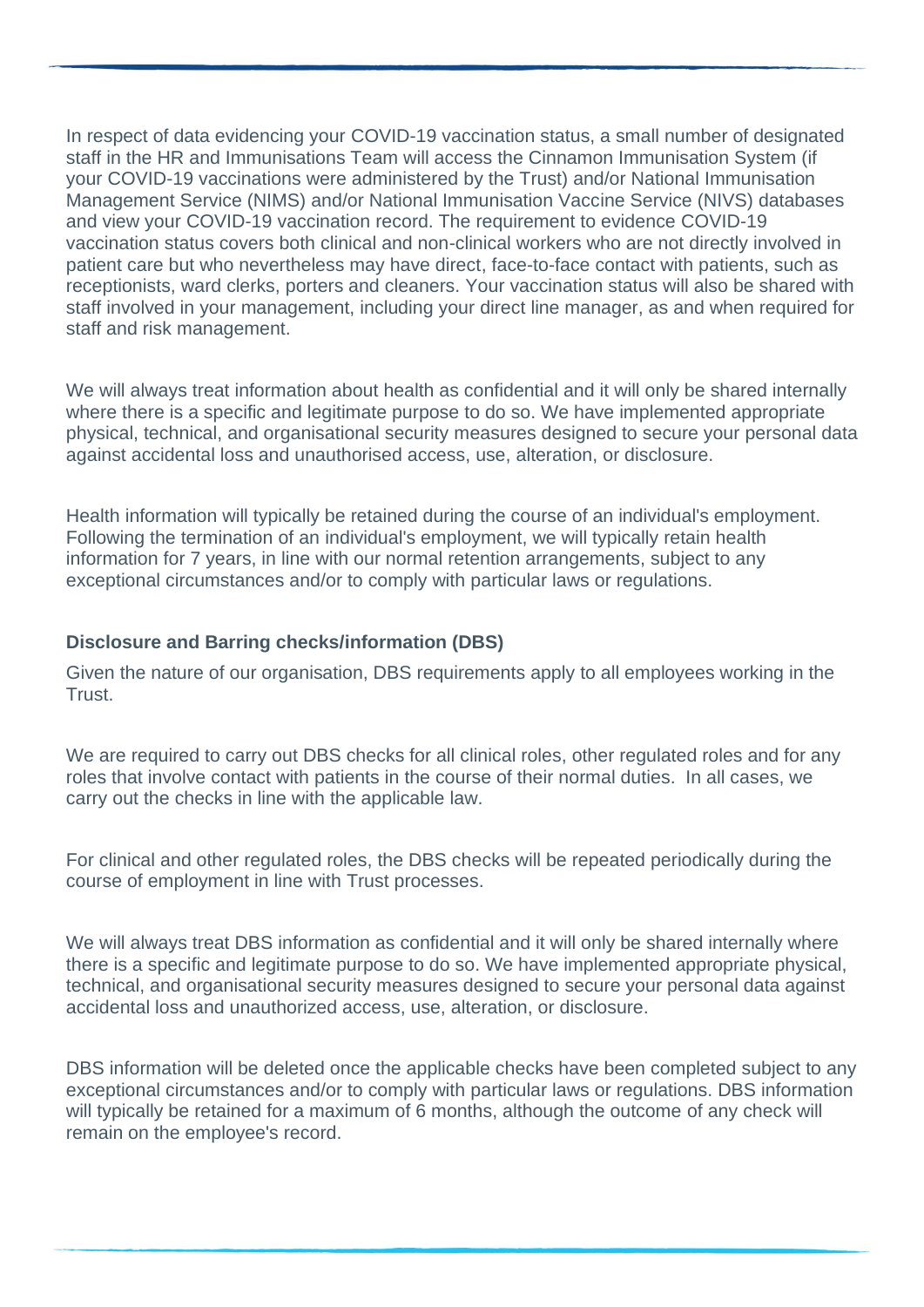#### **Equal Opportunities Monitoring**

The Trust is committed to providing equal opportunities for employment and progression to all of its employees and from time to time it will process information relating to ethnic origin, race, nationality, sexual orientation and disability, alongside information relating to gender and age, for the purposes of equal opportunities monitoring and gender pay reporting.

We have implemented appropriate physical, technical, and organisational security measures designed to secure your personal data against accidental loss and unauthorised access, use, alteration, or disclosure. In addition, this monitoring will always take place in accordance with appropriate safeguards as required under applicable law, including:

- $\circ$  the provision of information relating to ethnic origin, race, nationality, sexual orientation and disability for the purposes of monitoring will be voluntary and processed for this purpose only;
- o the monitoring will be conducted on the basis of using anonymised data so individual employees cannot be identified;

### **When do we share employee personal data?**

The Trust will share employee personal data with other parties only in limited circumstances and where this is necessary for the performance of the employment contract or to comply with a legal obligation, or otherwise in pursuit of its legitimate business interests as follows:

- Payroll providers
- **Benefits providers**
- Background vetting specialists
- Occupational health providers
- The Department of Health
- Any applicable regulatory body
- HMRC and/or any other applicable government body
- Accountants, lawyers and other professional advisers

In all cases not governed by regulation or legislation, the employee personal data is shared under the terms of a written agreement between the Trust and the third party which includes appropriate security measures to protect the personal data in line with this Notice and our obligations. The third parties are permitted to use the personal data only for the purposes which we have identified or as is permitted by law, and not for their own purposes, and they are not permitted to further share the data without our express permission.

As an employer within the National Health Service, the Trust may be required to share employee personal data with other Trusts from time to time for the purposes set out in this Notice. In particular, the Trust shares employee personal data for the purposes of facilitating cross organisation clinical care, operational effectiveness, medical research and for preemployment checking purposes.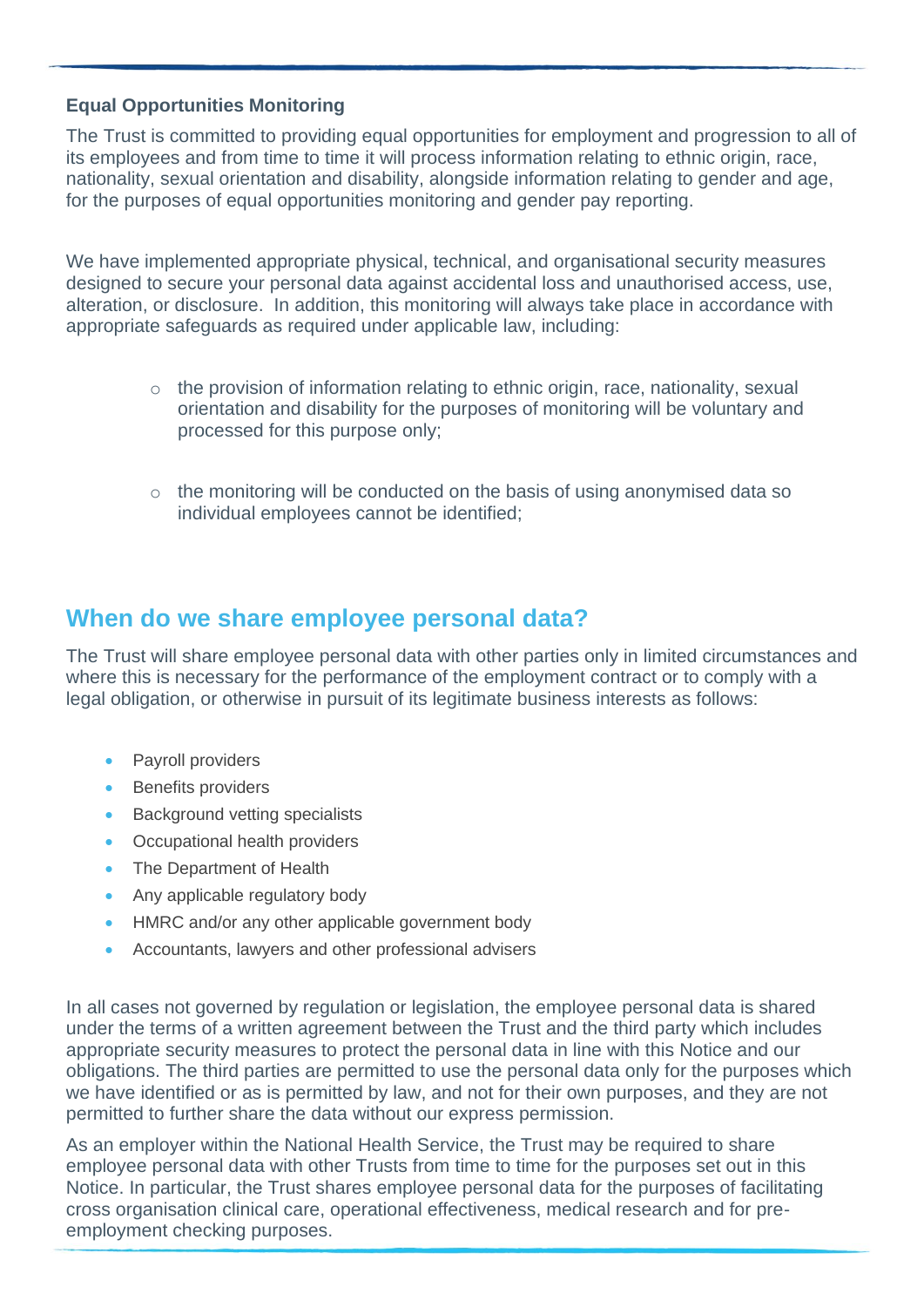### **For how long will my personal data be retained?**

The Trust's policy is to retain personal data only for as long as needed to fulfil the purpose(s) for which it was collected, or otherwise as required under applicable laws and regulations. Under some circumstances we may anonymise your personal data so that it can no longer be associated with you. We reserve the right to retain and use such anonymous data for any legitimate business purpose without further notice to you.

During the course of an individual's employment the Trust will review an individual's personnel record approximately every 24 months and any personal data which is no longer needed will be deleted.

Following the termination of an individual's employment, the Trust will typically retain data for 7 years after which the individual's entire employment file will be destroyed, subject to any exceptional circumstances and/or to comply with particular laws or regulations.

## **What are my rights in relation to my personal data?**

The Trust will always seek to process your personal data in accordance with its obligations and your rights.

You will not be subject to decisions based solely on automated data processing without your prior consent.

In certain circumstances, you have the right to seek the erasure or correction of your personal data, to object to particular aspects of how your data is processed, and otherwise to seek the restriction of the processing of your personal data. You also have the right to request the transfer of your personal data to another party in a commonly used format. If you have any questions about these rights, please contact your local Data Protection Officer using the details set out below.

You have a separate right of access to your personal data processed by the Trust. You may be asked for information to confirm your identity and/or to assist the Trust to locate the data you are seeking as part of the Trust's response to your request. If you wish to exercise your right of access you should set out your request in writing to your local Data Protection Officer using the details set out below.

Finally, you have the right to raise any concerns about how your personal data is being processed with the Information Commissioner's Office (ICO) by contacting them.

Website [ico.org.uk/concerns/](https://ico.org.uk/concerns/)

Call [0303 123 1113](tel:0303-123-1113)

Email [casework@ico.org.uk.](mailto:casework@ico.org.uk)